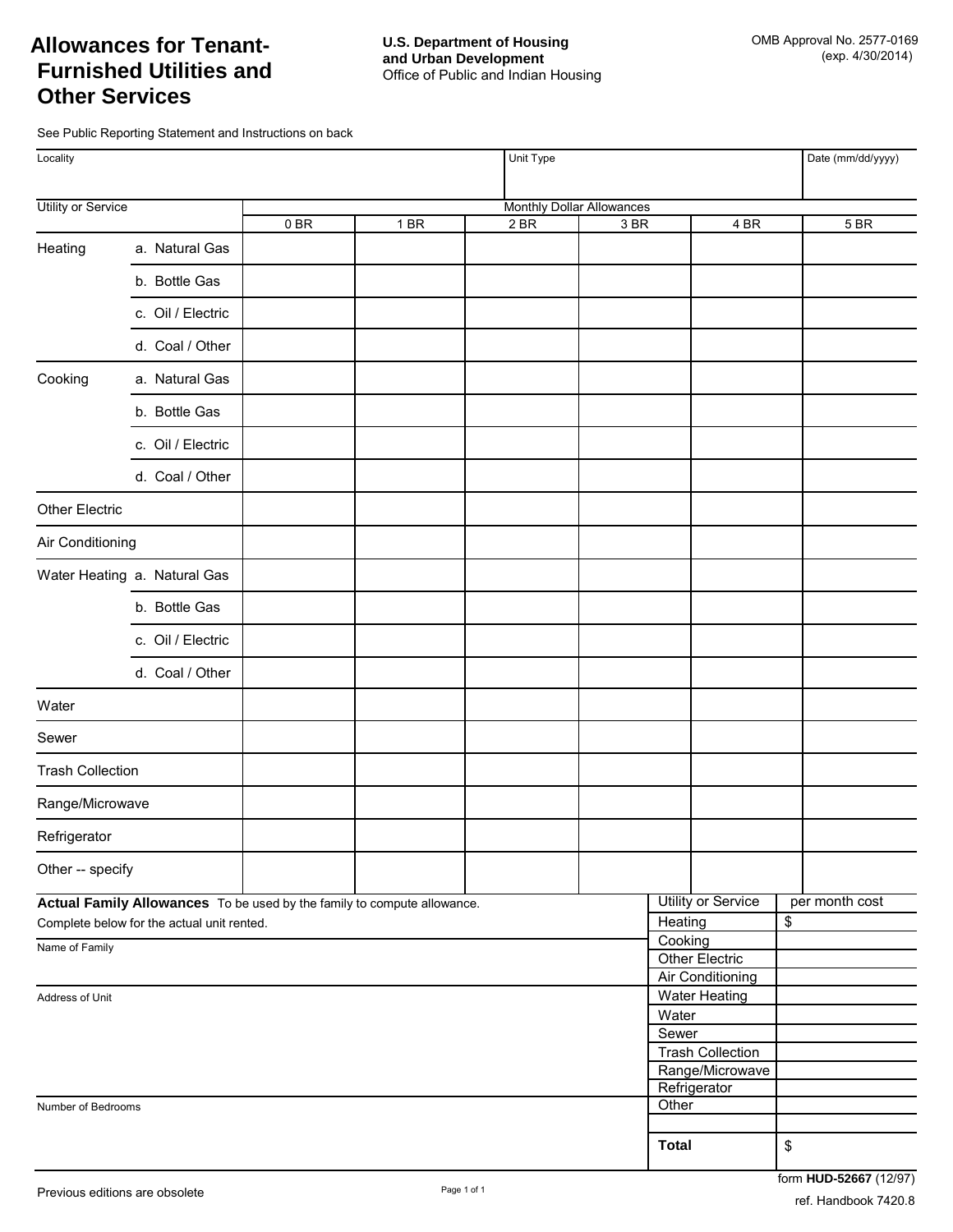Public reporting burden for this collection of information is estimated to average 1.5 hours per response, including the time for reviewing instructions, searching existing data sources, gathering and maintaining the data needed, and completing and reviewing the collection of information. This agency may not conduct or sponsor, and a person is not required to respond to, a collection of information unless that collection displays a valid OMB control number. \$VVXUDQFHV RI\_FRQILGHQWLDOLW\\_DUH\_QRW\_SURYLGHG\_XQGHU\_WKLV\_FROOHFWLRQ\_\_

**Privacy Act Statement**. The Department of Housing and Urban Development (HUD) is authorized to collect the information required on this form by Section 8 of the U.S. Housing Act of 1937 (42 U.S.C. 1437f). Collection of family name and address is mandatory. The information is used to establish a utility allowance schedule for all utilities and other services used to determine the family's monthly housing assistance payment and family share. HUD will use this information to ensure that the costs are reasonable. HUD may disclose this information to Federal, State and local agencies when relevant to civil, criminal, or regulatory investigations and prosecutions. It will not be otherwise disclosed or released outside of HUD, except as permitted or required by law. Failure to provide any of the information may result in delay or rejection of Housing Assistance Payment contract.

This collection of information is authorized under Section 8 of the U.S. Housing Act of  $937$  (42 U.S.C. 1437f). The information is used to establish a utility allowance schedule for all utilities and o ther services used to determine the family's monthly housing assistance payment and rental payment. HUD will use this information to ensure that the costs are reasonable.

## **Instructions for Form HUD-52667, Allowances For Tenant Furnished Utilities and Other Services**

Form HUD -52667 shall be completed by a H A for each different type of unit as explained below. Each form shall be reproduced by the H A and gi ven t o f amilies w ith t heir C ertificate or V oucher or subsequently i n c onnection w ith any r evisions. T he f orm w ill provide the family, while shopping for a unit, with the amount of the allowances for various types of units for rent. With these allowances t he f amily c an c ompare gr oss r ents and fair m arket rents. Form HUD-52667 shall also be used by the HA to record the actual allowance for each family.

**Level of Allowance**: Utilities and other services are included in gross r ent, and w hen t hey ar e n ot f urnished by t he owner, a n allowance must be pr ovided t o t he family. A llowances must b e adequate for all utilities and services not provided by the owner that were included in the fair market rent. The utility allowance schedule is ba sed **on the typical cost of utilities and services paid by energy-conservative households that occupy housing of similar size and type in the same locality**. In developing the schedule, the HA must use normal patterns of consumption for the community a s a w hole a nd current utility r ates. A llowances m ust not be based on energy consumption or costs above average or below average income families. The objective shall be to establish allowances bas ed on ac tual rates and average c onsumption estimates and should allow the majority of participating families an allowance that is adequate to cover expected average utility costs and other services over a 12-month period.

#### **Determining Allowances:**

- a. In general, HAs shall use to the extent possible local sources of i nformation on t he cost of ut ilities and services. T he following local sources should be contacted:
	- (1) Electric utility suppliers.
	- (2) Natural gas utility suppliers.
	- (3) Water and sewer suppliers.
	- (4) Fuel oil and bottle gas suppliers.
	- (5) Public service commissions.
	- (6) Real estate and property management firms.
	- (7) State and local agencies.
	- (8) Appliance sales or leasing firms.
- b. Recently ad opted utility al lowance s chedules f rom nei ghboring HAs with essentially the same type of housing stock should also be examined. In most cases fuel or utilities rates normally will not vary appreciably in neighboring communities and where data is not available in small communities' allowances for larger nearby communities may be us ed. Where local sources are inadequate, the H A m ay c onsult t he national a verage c onsumption d ata provided in Table 1 an d make appropriate adjustments to reflect local conditions.
- c. The H A m ust es tablish s eparate heat ing an d c ooling allowances for the v arious types of existing h ousing in the locality w ith t he s ame nu mber of bedr ooms. D epending o n local housing stock, utility allowances must be established for the following unit types: detached houses, duplexes, row or townhouses, garden and high rise apartments and manufactured homes. In addition to establishing different heating and cooling al lowances f or v arious t ypes of structures, attention should be given to different allowances for w ater de pending on whether f amilies w ill hav e responsibilities for lawn care.
- d. The dat a t o be s olicited f rom the l ocal s ources shown ab ove should be as close as possible in form and detail to the format of form HUD -52667. I f pos sible, all c onsumption dat a s hould b e obtained for each unit size and type. If data is available only for an aver age u nit s ize ( 2.5 bedr ooms), m ultiply the ut ilities costs for the average unit by the following factors:

| Size of Unit | Factor |
|--------------|--------|
| 0-BR         | 0.5    |
| 1-BR         | 0.7    |
| 2-BR         | 0.9    |
| $3-BR$       | 1.1    |
| 4-BR         | 1.4    |
| 5-BR         | 1.6    |

Example: N atural gas heating cost for average sized unit is \$18.00 per month. The allowance for a 4-bedroom unit will be 1.4  $X$  \$18.00 = \$25.00 (rounded to nearest dollar).

**Air Conditioning**: A llowances f or ai r conditioning m ust be established only for communities where the majority of units in the market provide centrally air conditioned units or appropriate wiring for tenant installed A/C units.